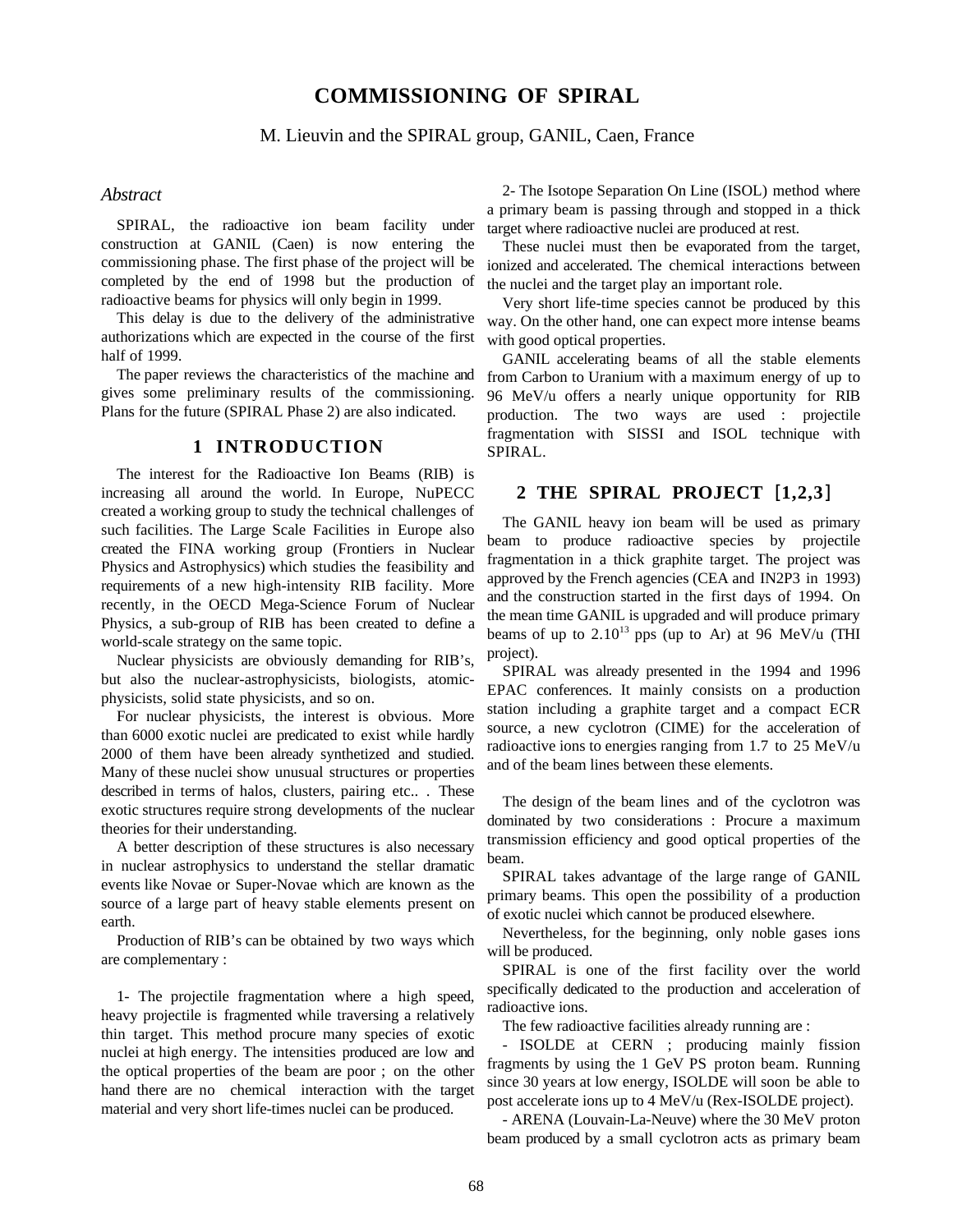while the old « Cyclone » cyclotron is used as a postaccelerator.

This excellent installation is nevertheless limited to the production of radioactive ions near the stability valley by the primary beam.

- HRIBF (Oak Ridge Nat. Lab.) Where the 60 MeV primary beam is produced by the old ORIC cyclotron. The post accelerator is the 25 MeV tandem.

## **3 THE PRODUCTION SYSTEM**

The production system is of course of paramount importance for the good performances of the facility.

It consists of a graphite target, a compact ECR source (NANOGAN 2) [4] where the magnetic fields are produced by FeNdB permanent magnets and two front ends : high and low energy. All of these elements are installed in an heavily shielded casemate built at the underground level.

The primary beam hits a conical graphite target which is machined with slices 0.7 mm thick.

The target is designed such that its temperature increases up to nearly 2300°C when receiving the full beam power. This high temperature eases the evaporation of the radioactive ions from the graphite structure. The shape and dimensions of the target is designed in such a way that the temperature is as uniform as possible while the primary beam rotates at low frequency for a uniform distribution of the thermal power.

If the primary beam power decreases, an auxiliary ohmic heating allows to maintain the temperature of the target. The source itself is as simple as possible. It was already described many time (1). It consists principally in a cylindrical tube, 36 mm internal diameter, surrounded by the FeNdB permanent magnets.

Table 1 : Main characteristics of the NANOGAN 2 ECR source

| Maximum axial field  | $0.881$ T      |
|----------------------|----------------|
| Minimum axial field  | $0.373$ T      |
| Mirror length        | $150$ mm       |
| Radial field         | Hexapole       |
| Frequency range      | 8 - 18 Ghz     |
| Maximum RF power     | 200 W          |
| φ Extraction hole    | $7 \text{ mm}$ |
| Maximum Ext. voltage | 34 kV          |

The table 1 gives the most important characteristics of the source and the table 2 gives some intensities produced at the test bench with Argon.

Table 2 : Beam currents produced on test bench

| Ion               | Extracted beam (eµa) |
|-------------------|----------------------|
|                   | 143                  |
|                   |                      |
| $\Lambda r^{11+}$ |                      |
| $.12+$            |                      |
| $13+$             |                      |

An important feature of the production system is that, due to the rather high radiation level (several Sv) at the end of a production period (2 weeks at full power of the primary beam), the target and source assembly must be removed in a remote-controlled way.

Once the assembly is disconnected, a robot takes and put it in a 100mm thick lead container. A new assembly, previously carefully tested on a test bench is positioned in the same way.

As there could be a risk of contamination by radioactive dusts or gases, the primary beam input and the radioactive beam output are closed by double vacuum valves thus keeping the assembly under static vacuum during the transfer and storage.

The two front-ends cannot be disconnected remotely, but their disconnection was studied to be simple and rapid. They can be removed by the same robot. Fig. 1 shows a global view of the production casemate.

## **4 THE CYCLOTRON CIME** [**5**]

CIME is a room temperature, compact, medium energy cyclotron. The table 3 gives its main characteristics.

Table 3 : CIME overall characteristics

|                           | Min  | Max  |
|---------------------------|------|------|
| Extraction energy (Mev/A) | 1.7  | 25   |
| Injection energy (KeV/A)  | 1.5  | 13   |
| q/A                       | 0.1  | 0.5  |
| RF frequency (Mhz)        | 9.6  | 14.5 |
| Harmonics                 |      |      |
| Average B (T)             | 0.75 | 1.56 |

A first stable beam was injected in CIME on the last days of 1997 while the commissioning started really in last April.

#### *4.1 The magnetic system*

CIME is a compact cyclotron with two circular poles 3.5 m in diameter. Nevertheless, the magnet has a relatively original structure with 4 return yokes made of thick slabs. The magnetic circuit was built by CREUSOT LOIRE and SFAR and the coils were manufactured by SIGMAPHI (main coils) and SEF (correcting coils). The table 4 gives some characteristics of the magnet.

| Table 4 : the CIME magnet |                     |  |
|---------------------------|---------------------|--|
| Pole diameter             | $3.5 \text{ m}$     |  |
| <b>Extraction radius</b>  | $1.5 \; \mathrm{m}$ |  |
| Average magnetic field    | $0.75 - 1.56$ T     |  |
| Total steel weight        | 550 T               |  |
| Overall dimensions        | 6.4 x 6.4 x 3.2 m   |  |
| Max. excitation           | 272000 At           |  |
| Turns/coil                | 168                 |  |
| Pancakes/coil             |                     |  |
| Trim coils                | 11 sets             |  |
| Number turns/Trim coil    | 8 and 10            |  |
| Max. total excitation     | 75600 At            |  |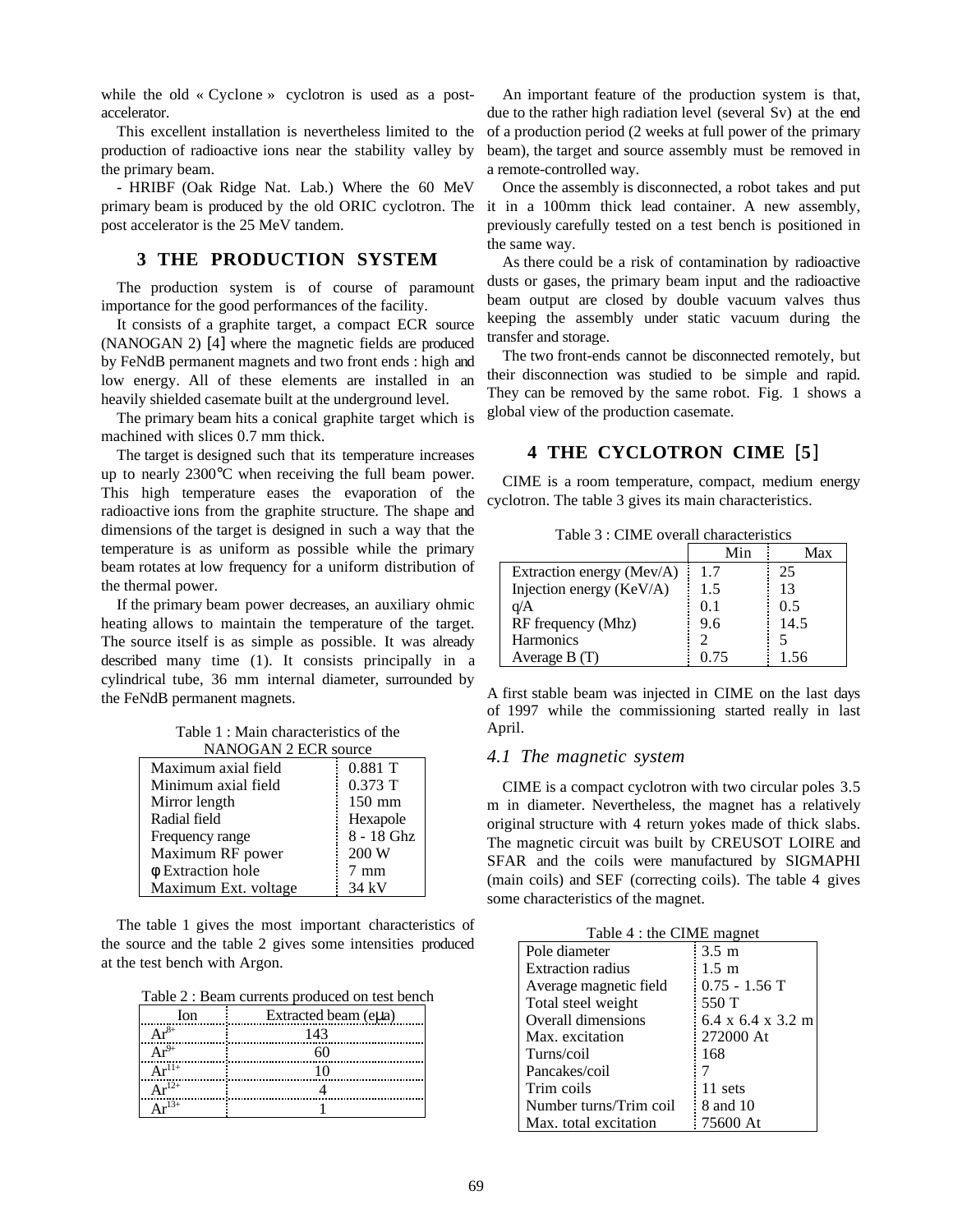between the pole face and the sectors.

All the magnetic calculations were made in 3D with TOSCA. The magnetic measurements took place in the spring 1997. They were done using a rotating arm with 93 hall probes 20 mm spaced in the acceleration zone and 10 mm in the extraction region. Measurements were firstly done without the extraction elements and later-on with the extraction channels installed. The results of the measurements were very near the calculations.

## *4.2 Injection*

Injection of the beam is done axially, through the lower yoke and pole. Two different geometries are used depending on the harmonic number (table 5).

| Table 5 : injection elements |                 |    |                            |
|------------------------------|-----------------|----|----------------------------|
| Harmonic                     | Inflector type  |    | Magnetic Max. source       |
| number                       |                 |    | radius (mm) voltage $(kV)$ |
| 2, 3, (4)<br>ĵ               | Hyperboloïd     | 34 | 34                         |
|                              | (Mueller)       |    |                            |
| 4.5                          | <b>SPIRAL</b>   | 45 | 34                         |
|                              | (Belmont-Pabot) |    |                            |

The geometry of the central region was studied with special care. The electromagnetic fields were calculated in the whole injection space and multiparticle programs allowed to simulate the behaviour of bunches of particles. The injection line allows to perfectly match the injected beam to the cyclotron acceptance. An injection efficiency higher than 50% (with buncher) is expected.

#### *4.3 Acceleration*

The beam is accelerated by two  $\lambda/4$ , cantilever dees with a maximum peak voltage of 80/100 kV. The main characteristics of the CIME RF system are given in channel. table 6.

| Table 6 : RF characteristics  |                 |  |
|-------------------------------|-----------------|--|
| Dee number                    |                 |  |
| Dee angle $(°)$               | 40              |  |
| Frequency range (Mhz)         | $9.6 - 14.5$    |  |
| Accelerating gap (mm)         | 15 to 30        |  |
| Vertical dee aperture (mm)    | 30              |  |
| Max. peak voltage (kV)        | 100             |  |
| Max. surtension coefficient Q | 913             |  |
| Coupling system               | Adjustable loop |  |

The dee tips were carefully studied for injection. The angle is 60° for the first turns and 40° further. Posts help to get a better definition of the electric field in the first gaps.

#### *4.4 Extraction*

The beam is extracted at a mean radius of 1500 mm. Extraction is complete in less than half a turn. It is performed by one electrostatic deflector (splitted into two

The correcting coils are made of circular pancakes closed parts) and two magneto-static channels. Position and in a stainless steel, vacuum tight box. They are located electric field of the electrostatic channel can be adjusted while only the positions of the magnetic channels are adjustable. The table 7 gives some details on these elements.

Table 7 : Extraction elements

|                                                      |                       | Electrostatic Magnetostatic |
|------------------------------------------------------|-----------------------|-----------------------------|
| Azimuthal extension                                  | $2 \times 17^{\circ}$ | $2 \times 16^{\circ}$       |
| Maximum field/gradient : 70 kV/mm : 5.5 and 13.3 T/m |                       |                             |
| Free aperture                                        | $14 \text{ mm}$       | $32 \text{ mm}$             |

The magnetostatic channels were designed in order to minimize the perturbation of the field in the acceleration region. Nevertheless, in addition, image channels were added at 180° to suppress any possible first harmonic.

## *4.5 Vacuum system*

Pumping in the vacuum chamber is mainly done by two cryopannels installed in one valley. A temperature of 20 °K is obtained in the inner panel by circulation of liquid hydrogen. The hydrogen is liquefied in heat exchangers feeded by 4 cryo-generators.

The pumping speed is of the order of 30000 l/s and the residual pressure is less than 5.10-8 mbar after half a day of pumping.

#### *4.6 Diagnostics*

Due to the very large intensity range of the beams which can be accelerated by CIME  $(10^3$  to  $10^{12}$ pps), two type of diagnostics are used [6] :

- Classical diagnostics including :

- A main radial, intercepting probe, with several fingers, covering the whole radial range.

- A set of central non intercepting phase probes.

- A retractable plate in front of each magnetic

- « Nuclear » type diagnostics :

- A plastic scintillator, followed by a photo multiplier is supported by the radial probe. It can be retracted behind the probe when the intensity is large.

- A silicon detector, installed in an other radial probe at 45° from the main one.

These detectors are sensitive to very low intensities (down to a few pps). They give a precise measurement of the phase and also, possibly of the energy.

On the other hand, the life-time of these diagnostics is limited, they are easily destroyed by an excess of beam and their useful range is limited as they do not deliver signal if the energy is too low.

## **5 PROPOSED METHOD FOR SETTING THE CYCLOTRON**

Adjust the cyclotron parameters directly with the radioactive beam is not suitable because :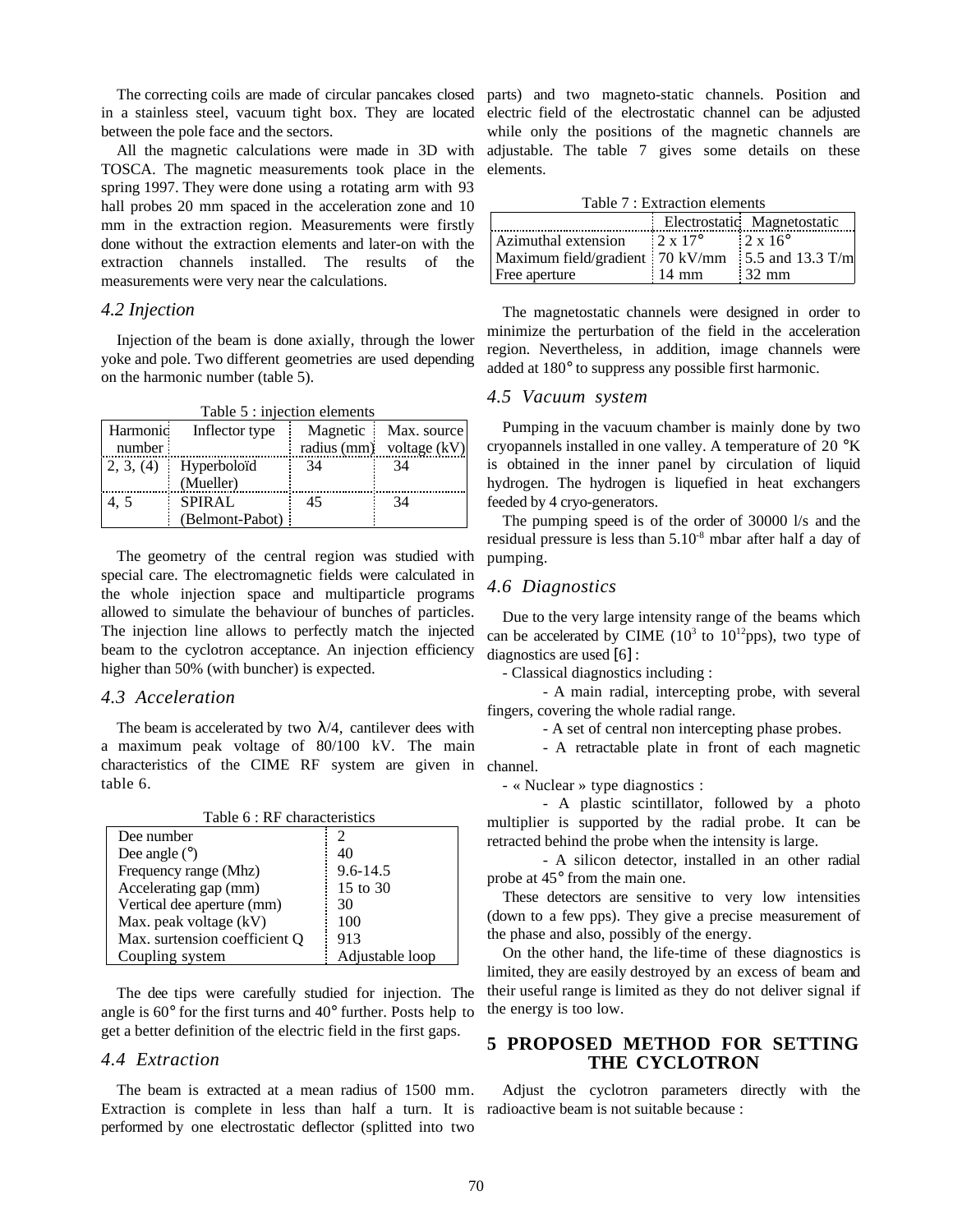- The intensity of the researched beam is usually very low and, most of the time, it is parasitized by beams of very near q/m which can be orders of magnitude more intenses.

- The production time of radioactive ions is limited by the life-time of the target, it is a precious time which cannot be used to set the machine.

The proposed method to set the machine and the beam line is in two steps :

1) Using the recorded data (field maps) and the simulation programs, a first set of parameters is determined.

2) A stable beam of very near q/m value of the radioactive one is produced and accelerated. This will allow to pretune the machine.

Once the radioactive beam will be produced by the source, its presence will firstly be controled by the identification station (mainly by gamma rays detection) then, the fine setting will be performed either by a ∆B or a ∆F variation.

by putting  $\varepsilon = \frac{\delta(q/m)}{r^2}$  $(q / m)$ 

One gets :

a) 
$$
\varepsilon
$$
  $\varepsilon$  few 10<sup>-4</sup>  $\delta f = 0$   $(\frac{\delta B}{B})_{CIME} = -\varepsilon$ 

The magnets of the beam lines have to be detuned by the same amount.

b) 
$$
\varepsilon \ge
$$
 few 10<sup>-4</sup> and  $< 10^2$   $\delta B = 0$   $\delta f = \frac{\varepsilon}{\gamma \max}$ 

The settings of the beam line are not changed, the source voltage as well as the buncher must be returned  $\frac{\delta Vs}{\sigma}$  $e<sub>1</sub>$ 

$$
(\frac{1}{\mathbf{V}\mathbf{s}}) = \mathbf{g}
$$

Whichever method will be used, we must always remember that the probably tiny radioactive beam will most of the time be accelerated simultaneously with much more intense parasitic beams, at least up to a certain radius.

### **6 PRESENT STATUS, COMMISSIONING**

Nearly all the items of SPIRAL are now installed and operational with the exception of the beam line at the output of the cyclotron which must be installed in the next summer.

Some auxiliary equipment to carry-off the used targets and sources and to store them have still to be built in the course of this year The air conditioning system including high efficiency filtering and the storage of the radioactive gases produced by the target are also designed and ready to be ordered.

The development and commissioning of the target and source assembly started a long time ago in a GANIL station specially devoted to these studies (SIRa). The GANIL beam power being limited at 400 W for these tests, complementary tests of the target were made at Louvain-la-Neuve with a 6 kW proton beam of 30 MeV.

These tests have allowed to predict the future production of radioactive ions by the source, at GANIL. The table 8 gives some typical values.

The commissioning of the low energy beam line and of CIME started in December 1997 with stable beam. Commissioning of the line was obvious and without any difficulty. A first beam  $(^{18}O^{4+})$  was injected and accelerated in CIME up to nearly 10 MeV/u before Christmas 1997.

The tests restarted in April, after the GANIL winter shutdown. Two beams  $(^{18}O^{4+}, ^{16}O^{5+})$  were tested at the same frequency and energy (10.4 Mhz, 10MeV/u) but at very

| Table 8 : Typical production of radioactive beams |                         |
|---------------------------------------------------|-------------------------|
| Beam                                              | Source production (pps) |
| ${}^{6}$ He                                       | $6.10^{8}$              |
| <sup>8</sup> He                                   | $2.10^{6}$              |
| $17$ Ne                                           | $5.10^{5}$              |
| $^{27}$ Ne                                        | $5.10^{3}$              |
| 32Ar                                              | $1.10^{3}$              |
| 46Ar                                              | $6.10^{6}$              |
| $^{72}$ Kr                                        | $4.10^{3}$              |
| $^{77}$ Kr                                        | $9.10^{7}$              |

different magnetic fields (1T and 1.44T) with the same type of results :

. Very low energy beam line transmission : 80% for the nominal emittance (80 $\pi$ mm.mrad) in the first, analysing section and 92% in the rest of the line.

. Injection transmission into CIME 10% without bunching and 53% with the buncher « on », but still to be improved.

. Acceleration up to  $r = 1426$  without losses and in good accordance with calculations.

. Complete and unexpected loss of beam at this radius, a few centimeters before the electrostatic deflector.

This unexpected difficulty is not yet clearly understood.

Some localized magnetic perturbation (which could be caused by the structures added after the magnetic measurements) is suspected and several hypothesis are presently investigated (resonance, isochronism, median plane displacement .....)

## **7 CONCLUSIONS AND FUTURE PLANS**

As already said, SPIRAL Phase 1 will be completed at the end of the year and the first beams are expected in 1999.

In parallel, two important detectors for physics were approved : VAMOS : a large acceptance magnetic spectrometer and EXOGAM : a very efficient  $4\pi$  gamma detector. These programs are supported by several European countries.

The demand for exotic beams being very large, we have already plans for future developments of SPIRAL.

The first step will certainly be the replacement of the ECR, multicharged ion source NANOGAN 2 by a much simpler source for one charge-state, followed by the capture